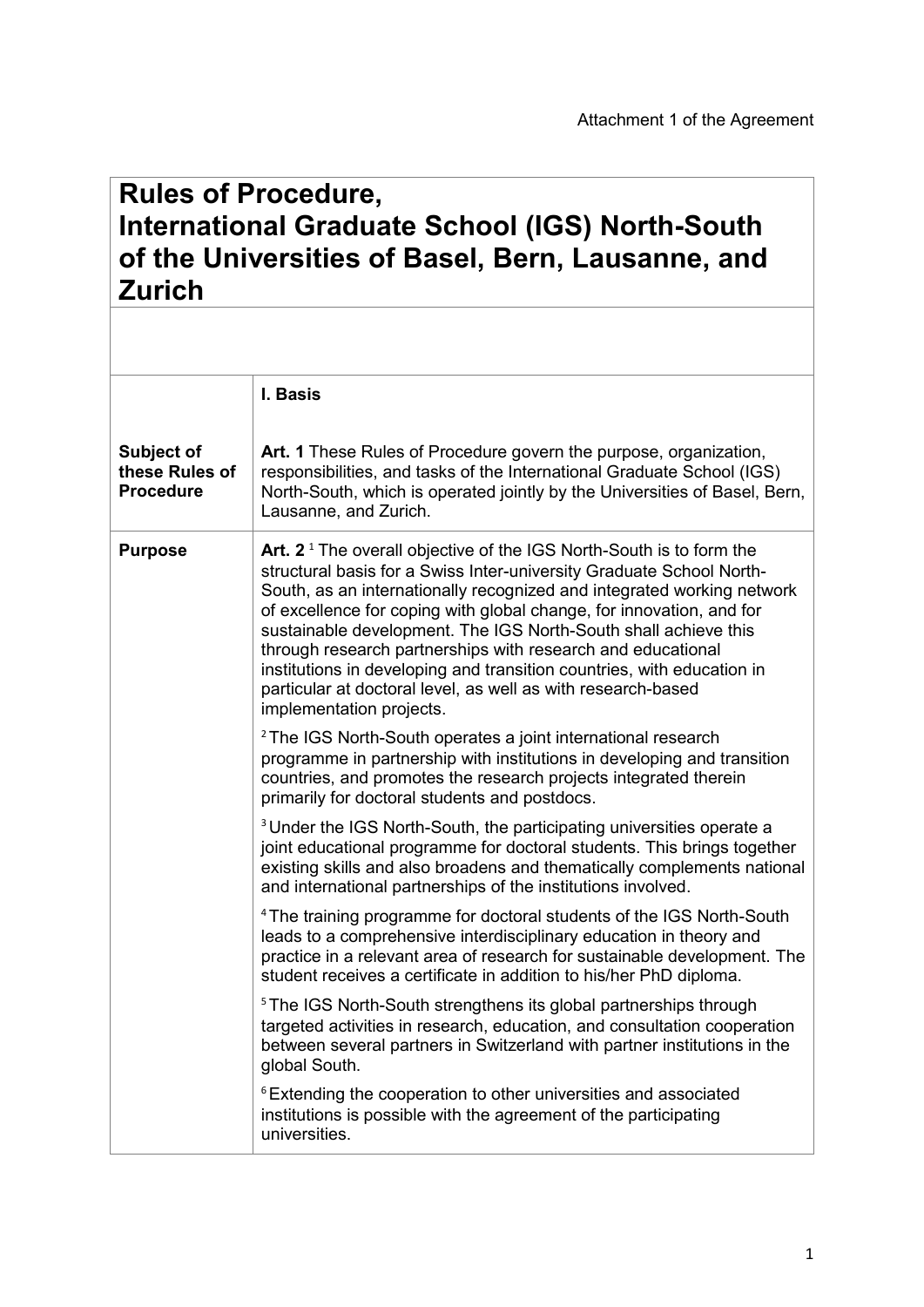|                    | II. Organization of the IGS North-South                                                                                                                                                                                                                                                                                                                                                                                                                                                                                         |
|--------------------|---------------------------------------------------------------------------------------------------------------------------------------------------------------------------------------------------------------------------------------------------------------------------------------------------------------------------------------------------------------------------------------------------------------------------------------------------------------------------------------------------------------------------------|
|                    | 1. General                                                                                                                                                                                                                                                                                                                                                                                                                                                                                                                      |
|                    |                                                                                                                                                                                                                                                                                                                                                                                                                                                                                                                                 |
| Organization       | Art. 3 The IGS North-South has the following organizational units:                                                                                                                                                                                                                                                                                                                                                                                                                                                              |
|                    | a Board,                                                                                                                                                                                                                                                                                                                                                                                                                                                                                                                        |
|                    | <b>b Supervisory Teams,</b>                                                                                                                                                                                                                                                                                                                                                                                                                                                                                                     |
|                    | c Directorate,                                                                                                                                                                                                                                                                                                                                                                                                                                                                                                                  |
|                    | d Management Centre.                                                                                                                                                                                                                                                                                                                                                                                                                                                                                                            |
|                    | 2. Board                                                                                                                                                                                                                                                                                                                                                                                                                                                                                                                        |
| <b>Composition</b> | Art. 4 <sup>1</sup> The IGS North-South is led by a Board.                                                                                                                                                                                                                                                                                                                                                                                                                                                                      |
|                    | <sup>2</sup> The Board has at least seven and at most 15 members, depending on<br>the number of partners of the IGS North-South. Each of the participating<br>universities appoints two Board members, who should preferably be<br>working in North-South research. Board members are elected by the<br>Boards of the respective participating universities for a term of four<br>years, and may stand for re-election. All Board members have voting<br>rights and decisions are taken by qualified majority of those present. |
|                    | <sup>3</sup> Depending on the size of the Board, up to three external members<br>(e.g. from the Federal Administration or the partner countries) can be<br>represented on the Board. These members are elected by the Board for<br>a duration of four years; re-election is possible.                                                                                                                                                                                                                                           |
|                    | <sup>4</sup> The Executive Director shall act as Secretary of the Board.                                                                                                                                                                                                                                                                                                                                                                                                                                                        |
|                    | <sup>5</sup> The delegates of the respective universities on the Board take it in<br>turns to hold the rotating presidency.                                                                                                                                                                                                                                                                                                                                                                                                     |
| <b>Tasks</b>       | Art. 5 <sup>1</sup> The Board shall:                                                                                                                                                                                                                                                                                                                                                                                                                                                                                            |
|                    | a undertake the overall supervision of the IGS North-South and decide<br>its strategic direction.                                                                                                                                                                                                                                                                                                                                                                                                                               |
|                    | b delegate and monitor the operational management of the IGS North-<br>South, as far as these are not carried out by the Supervisory Teams,<br>Directorate, and the Executive Director.                                                                                                                                                                                                                                                                                                                                         |
|                    | c ensure the existing range of courses on the recommendation of the<br>Directorate and the Supervisory Teams, in agreement with the<br>faculties and in accordance with the contracts or service agreements<br>of the parties involved. It can initiate new course contents.                                                                                                                                                                                                                                                    |
|                    | d ensure the connection between the Boards of the participating<br>universities. Agreements concern, in particular, course content,<br>curricula, admission procedures, and final certificates.                                                                                                                                                                                                                                                                                                                                 |
|                    | e decide on the research and education programme as well as the<br>budget of the IGS North-South.                                                                                                                                                                                                                                                                                                                                                                                                                               |
|                    | f submit applications to the Boards of the respective Universities for<br>contributions to the IGS North-South.                                                                                                                                                                                                                                                                                                                                                                                                                 |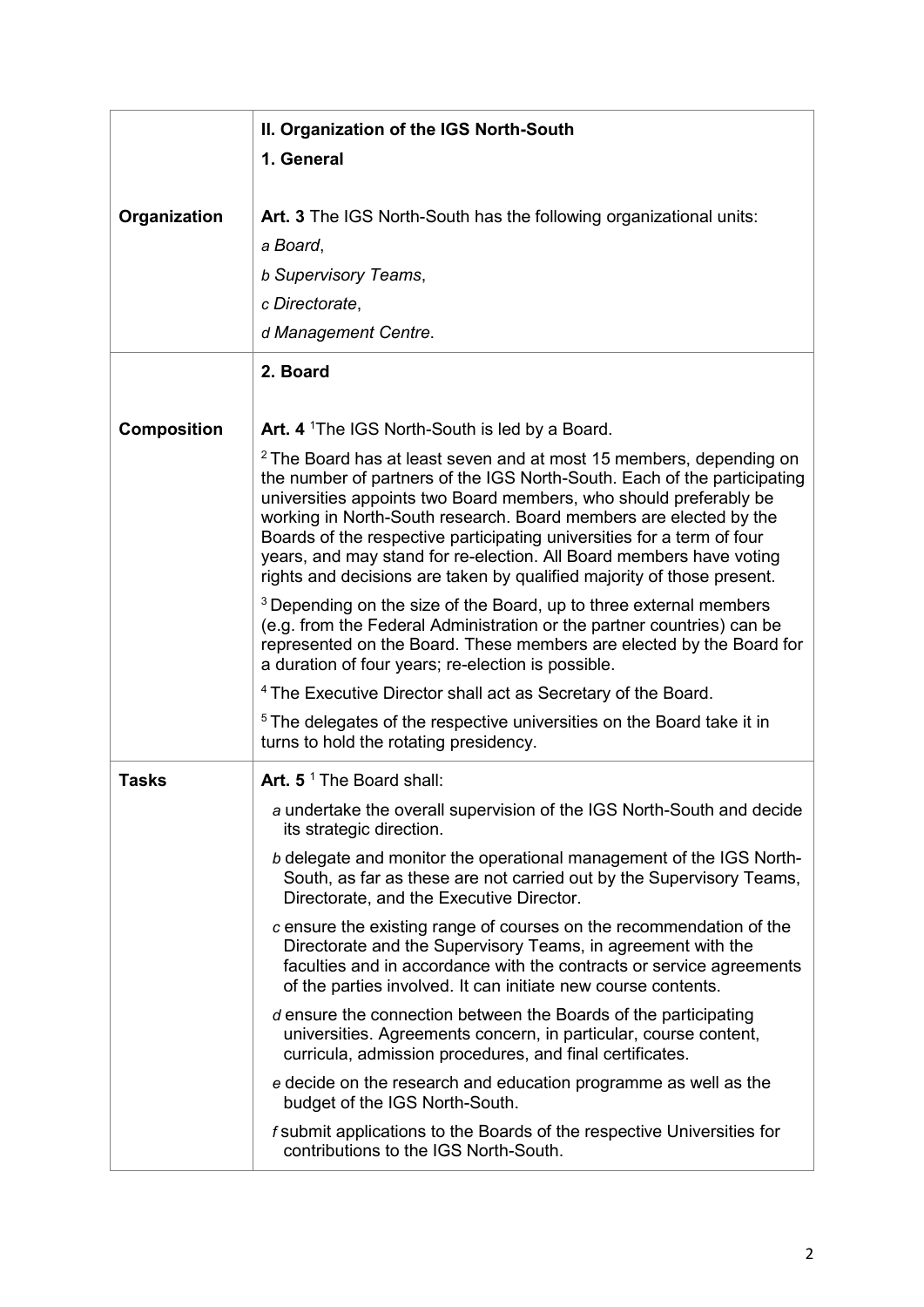|                                    | g contribute to the networking of the IGS North-South in Switzerland<br>and to strengthening the international network.                                                                                                                                                                                 |
|------------------------------------|---------------------------------------------------------------------------------------------------------------------------------------------------------------------------------------------------------------------------------------------------------------------------------------------------------|
|                                    | <sup>2</sup> fulfils all other tasks not assigned to another organizational unit of the<br>respective universities.                                                                                                                                                                                     |
| <b>Resolution</b>                  | Art. 6 <sup><math>1</math></sup> The Board takes its decisions with a majority of the members<br>present. For a resolution to be valid, at least two-thirds of the members<br>(rounded down to the nearest whole number) must be present. In the<br>event of a tie, the president has the casting vote. |
|                                    | $2$ For the following decisions, a qualified majority or unanimity is<br>necessary:                                                                                                                                                                                                                     |
|                                    | a a dissolution of the IGS North-South requires the approval of all<br>university delegates on the Board.                                                                                                                                                                                               |
|                                    | b the enlargement of the IGS North-South with the addition of partners<br>requires the approval of all university delegates on the Board.                                                                                                                                                               |
|                                    | c a majority of two-thirds of all Board members (rounded down as<br>above) are required for:                                                                                                                                                                                                            |
|                                    | - the application for the appointment of the Executive Director of the<br>IGS Directorate, and                                                                                                                                                                                                          |
|                                    | - changes to the Rules of Procedure.                                                                                                                                                                                                                                                                    |
|                                    | 3. Supervisory Teams                                                                                                                                                                                                                                                                                    |
| <b>Supervisory</b><br><b>Teams</b> | Art. $71$ The formation of Supervisory Teams for the supervision of<br>doctoral students and postdocs is within the responsibility of the<br>participating institutions of the IGS North-South.                                                                                                         |
|                                    | <sup>2</sup> Supervisory Teams are specialized teams for the evaluation and<br>supervision of doctoral students and postdocs. The number of<br>Supervisory Teams as well as their specialization depends on the<br>number of registered doctoral students and postdocs, and their project<br>topics.    |
|                                    | <sup>3</sup> The requirements that must be fulfilled by the members and the<br>composition of the Supervisory Teams are governed by the respective<br>regulations of the participating institutions.                                                                                                    |
|                                    | <sup>4</sup> The Supervisory Teams are responsible for:                                                                                                                                                                                                                                                 |
|                                    | a evaluation of dissertation and postdoc applications,                                                                                                                                                                                                                                                  |
|                                    | b selection of candidates,                                                                                                                                                                                                                                                                              |
|                                    | c drawing up a doctoral agreement with the doctoral student as well as<br>monitoring compliance with the agreement.                                                                                                                                                                                     |
|                                    | d the necessary basic training courses,                                                                                                                                                                                                                                                                 |
|                                    | e advising the candidates during their studies,                                                                                                                                                                                                                                                         |
|                                    | f reviewing the candidates' progress reports.                                                                                                                                                                                                                                                           |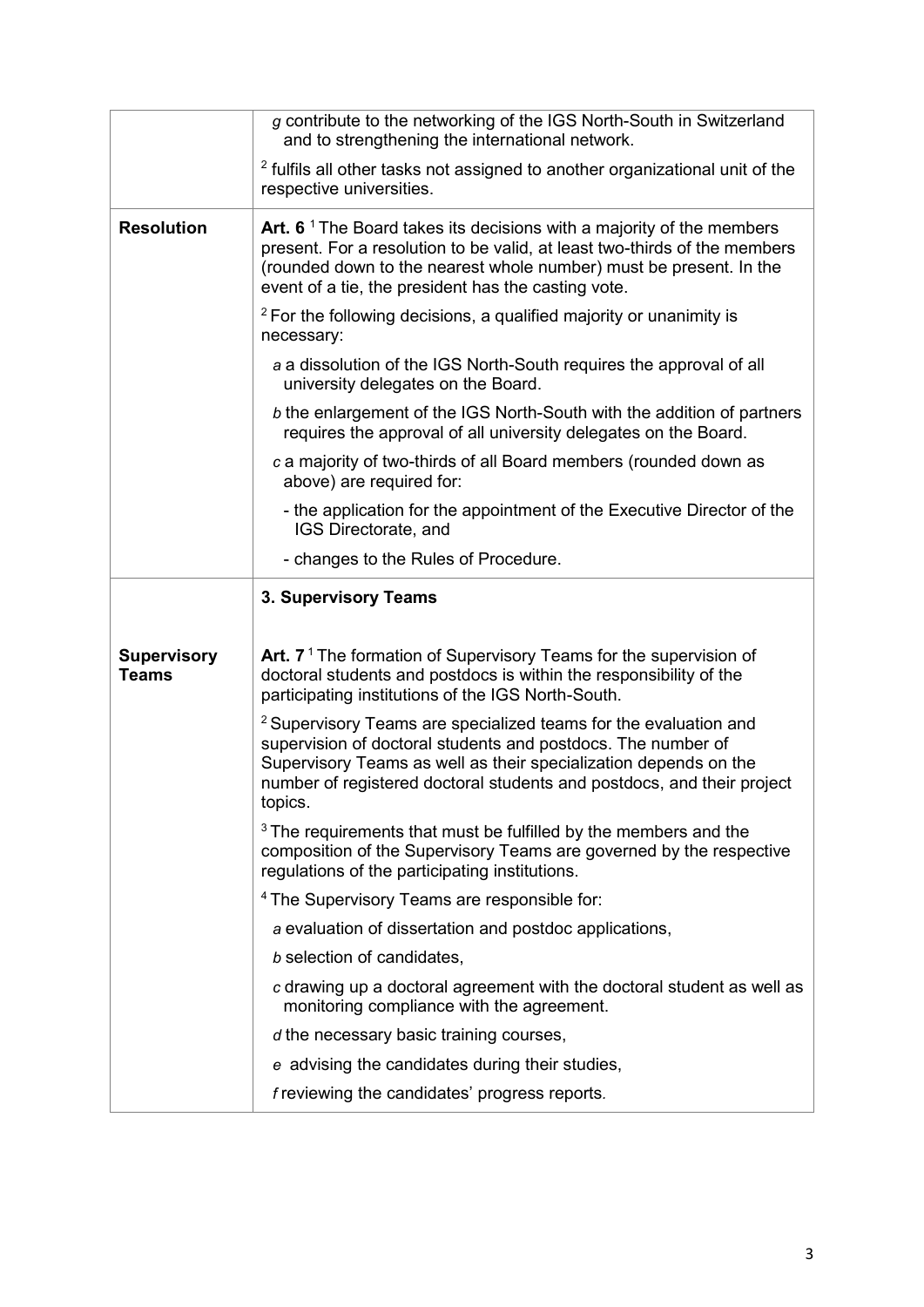|                                     | 4. Directorate                                                                                                                                                                                                                                         |
|-------------------------------------|--------------------------------------------------------------------------------------------------------------------------------------------------------------------------------------------------------------------------------------------------------|
|                                     |                                                                                                                                                                                                                                                        |
| <b>Directorate</b>                  | Art. $81$ The Directorate is responsible for the operational management<br>of the IGS North-South and consults regularly. The Directorate consists<br>of two representatives of the Board as well as the Executive Director of<br>the IGS North-South. |
|                                     | <sup>2</sup> The Directorate shall:                                                                                                                                                                                                                    |
|                                     | a support and control the work of the Management Centre,                                                                                                                                                                                               |
|                                     | b coordinate the research and education programme,                                                                                                                                                                                                     |
|                                     | c organize joint activities and events,                                                                                                                                                                                                                |
|                                     | d communicate with higher bodies of research funding, development<br>cooperation, politics, business, and civil society,                                                                                                                               |
|                                     | e convene Board meetings,                                                                                                                                                                                                                              |
|                                     | f undertake further duties specified by the Board.                                                                                                                                                                                                     |
|                                     | <b>5. The Executive Director</b>                                                                                                                                                                                                                       |
|                                     |                                                                                                                                                                                                                                                        |
| <b>Executive</b><br><b>Director</b> | Art. $91$ The Executive Director is appointed by the University of Bern's<br>Board of Directors at the request of the IGS North-South Board.                                                                                                           |
|                                     | <sup>2</sup> The Executive Director shall:                                                                                                                                                                                                             |
|                                     | a head the Management Centre of the IGS North-South,                                                                                                                                                                                                   |
|                                     | b coordinate the research and training programme in cooperation with<br>the Directorate for approval by the Board,                                                                                                                                     |
|                                     | c coordinate the research programme and the research plans of the<br>IGS North-South,                                                                                                                                                                  |
|                                     | d develop the integrative training strategy in cooperation with IGS<br>North-South partners,                                                                                                                                                           |
|                                     | e carry out the budgeting and accounting for the IGS North-South for<br>approval by the Board,                                                                                                                                                         |
|                                     | f offer support in the acquisition of third-party funding and the<br>participation in research projects,                                                                                                                                               |
|                                     | g prepare Board meetings and meeting minutes,                                                                                                                                                                                                          |
|                                     | h undertake further duties specified by the Board.                                                                                                                                                                                                     |
|                                     | <b>6. Management Centre</b>                                                                                                                                                                                                                            |
|                                     |                                                                                                                                                                                                                                                        |
| <b>Management</b><br><b>Centre</b>  | Art. 10 The Management Centre supports the implementation of the<br>IGS North-South through the following administrative and content-<br>related activities:                                                                                           |
|                                     | a carries out finance and personnel management,                                                                                                                                                                                                        |
|                                     | b heads an information centre and prepares and maintains suitable<br>information platforms,                                                                                                                                                            |